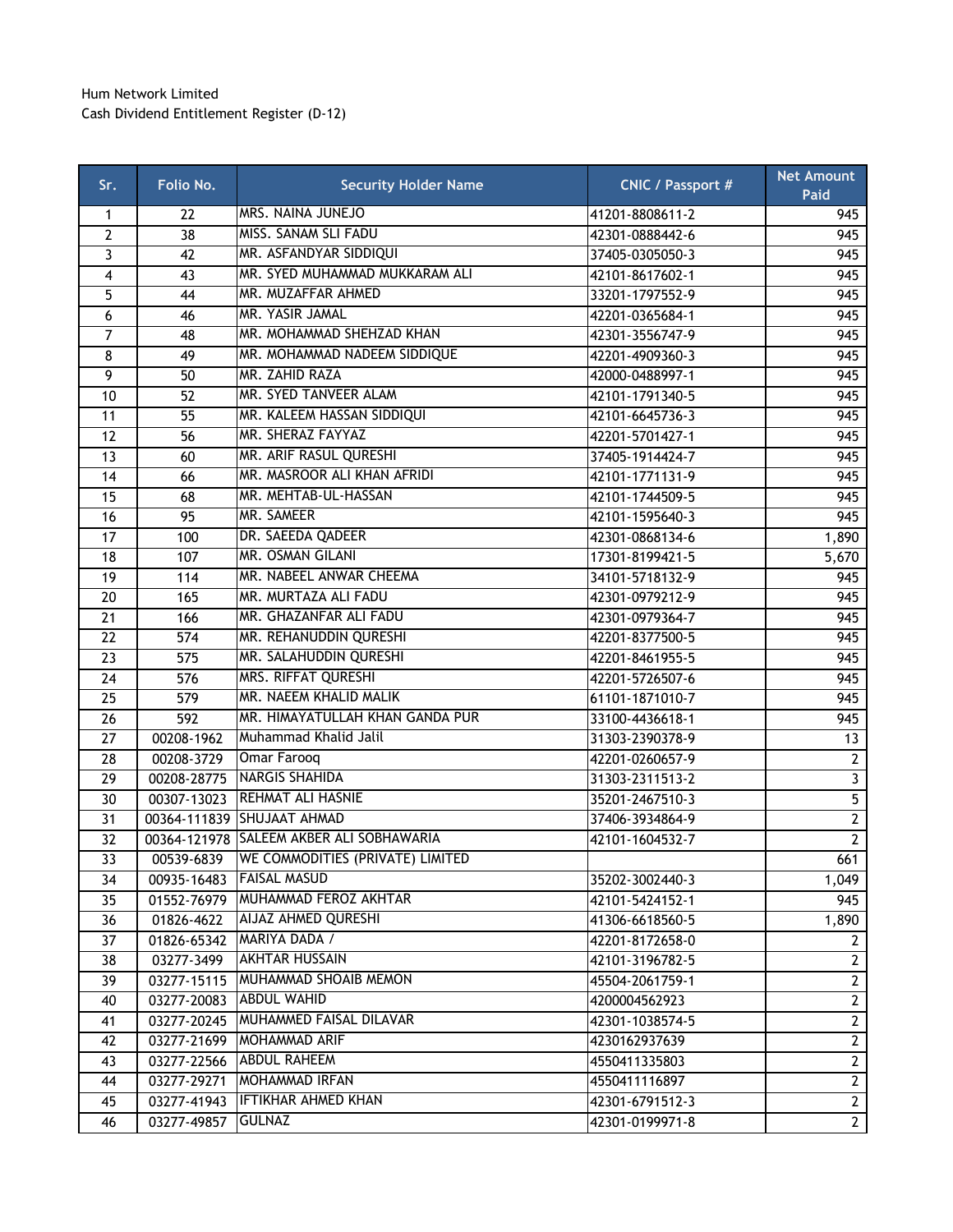| 47 |                     | 03277-49903 RIZWAN UDDIN                 | 42301-0399996-3 | $\mathbf{2}$            |
|----|---------------------|------------------------------------------|-----------------|-------------------------|
| 48 |                     | 03277-58232 MUHAMMED SIDDIQUE            | 42401-1555930-5 | $2\overline{ }$         |
| 49 |                     | 03277-65235 MUHAMMAD SOHAIL              | 42201-0333305-7 | $\overline{2}$          |
| 50 |                     | 03277-66875 DILAWAR HABIB                | 42301-1038552-9 | $\overline{2}$          |
| 51 |                     | 03277-70992 MUHAMMED HANIF               | 42301-3676735-9 | 9,450                   |
| 52 | 03277-79081 SHAISTA |                                          | 42201-0471730-6 | 13                      |
| 53 |                     | 03277-83703 NADIA DADA BAIG              | 42201-4124976-4 | $2^{\circ}$             |
| 54 |                     | 03863-22966 IFTIKHAR AHMED               | 42301-6791512-3 | $\overline{\mathbf{3}}$ |
| 55 |                     | 03863-27544 MOHAMMAD HANIF ADAM          | 42301-1007366-7 | $\overline{2}$          |
| 56 |                     | 03863-45835 JAMAL UDDIN                  | 42301-8288396-3 | $\overline{2}$          |
| 57 |                     | 03939-1094   MOHAMMAD FAROOQ .A. GHAFFAR | 42301-7754777-9 | $\overline{2}$          |
| 58 | 04085-37851         | SHAZIA AIJAZ                             | 42101-1643693-8 | $\overline{5}$          |
| 59 | 04143-6312          | <b>MUHAMMAD ZAHIDIN</b>                  | 42201-0812561-9 | 189                     |
| 60 | 04143-6627          | <b>MUHAMMAD FARHAN</b>                   | 42301-1122198-7 | $2^{\circ}$             |
| 61 | 04143-7906          | AKBAR AMIN                               | 42201-0597467-7 | $\overline{2}$          |
| 62 | 04143-9514          | <b>MUHAMMAD SHABBIR</b>                  | 42000-2696949-9 | $\overline{2}$          |
| 63 | 04143-9522          | <b>AAMIR MUSHTAQ</b>                     | 42201-0319072-7 | $\overline{2}$          |
| 64 |                     | 04143-9555 GHULAM AKBAR                  | 42201-8728194-1 | $\overline{2}$          |
| 65 |                     | 04143-9613 MUHAMMAD KASHAN               | 42301-0961551-1 | $\overline{2}$          |
| 66 | 04143-9621          | <b>ZAHID HUSSAIN</b>                     | 42301-7323776-7 | $2^{\circ}$             |
| 67 |                     | 04143-9639 MUHAMMAD AAMIR                | 42201-9766933-1 | $\overline{2}$          |
| 68 |                     | 04143-10058 NADEEM USMAN CHOLA           | 42201-4729044-1 | $\overline{2}$          |
| 69 |                     | 04143-14456 SAMEER IBRAHIM               | 42201-5174969-7 | $\overline{2}$          |
| 70 |                     | 04143-14811 WASEEM RAZA PATEL            | 42301-0874185-9 | $\overline{2}$          |
| 71 |                     | 04143-14845 SHAGUFTA NOOREEN             | 42201-8702031-2 | $\mathbf{2}$            |
| 72 |                     | 04143-15016 MUHAMMAD AYUB MEMON          | 42000-1848326-5 | $2\overline{ }$         |
| 73 |                     | 04143-15685 MUHAMMAD ABBAS SHAH          | 42301-2948648-1 | $\overline{2}$          |
| 74 |                     | 04143-16345 MUHAMMAD AMIN                | 42000-0494126-1 | $\overline{2}$          |
| 75 | 04234-5776          | <b>QAISAR MASOOD JAFRI</b>               | 42101-1557917-1 | 945                     |
| 76 | 04259-536           | <b>DILAWAR HABIB</b>                     | 42301-1038552-9 | $2^{\circ}$             |
| 77 | 04259-2003          | MOHAMMAD                                 | 42301-1038596-7 | $2^{\circ}$             |
| 78 | 04259-8422          | <b>FAIZAN DILAWAR</b>                    | 42201-6091333-3 | $2^{\circ}$             |
| 79 | 04259-8463          | <b>SHARIQ IQBAL</b>                      | 42101-9255080-1 | $\overline{2}$          |
| 80 | 04259-8471          | MUHAMMAD SHAJI                           | 42101-3844298-5 | $\overline{2}$          |
| 81 | 04259-8497          | MUHAMMAD ZUBAIR                          | 42301-2291598-5 | $\overline{2}$          |
| 82 | 04259-8547          | <b>ABDUL WAHID</b>                       | 42000-0456292-3 | $2^{\circ}$             |
| 83 | 04259-8752          | <b>ABDUL RAHIM KHAWAJA</b>               | 42201-0550054-1 | $\overline{2}$          |
| 84 | 04259-8919          | <b>RAHIL FEROZ</b>                       | 42201-4114304-9 | $2\overline{ }$         |
| 85 | 04259-8968          | <b>EHSAN FAROOQ</b>                      | 42201-0837598-5 | $\mathbf{2}$            |
| 86 | 04259-8984          | <b>MUHAMMAD SHAHID</b>                   | 42000-0448524-5 | $\overline{2}$          |
| 87 | 04259-9347          | <b>HASINA</b>                            | 42301-0937281-0 | $\overline{2}$          |
| 88 | 04259-9354          | RIZWANA FAISAL                           | 42301-9527675-2 | $\overline{2}$          |
| 89 | 04317-2369          | Imran Haroon                             | 42301-6956496-5 | $\overline{3}$          |
| 90 | 04457-7743          | <b>MUHAMMED IRFAN</b><br>(STT)           | 42101-1380540-3 | $\overline{2}$          |
| 91 | 04457-59231         | FAYZAN                                   | 42000-8160742-1 | $2^{\circ}$             |
| 92 | 05264-21860         | <b>RABIYA KHAN</b>                       | 17301-7790394-6 | 28,350                  |
| 93 | 05348-8545          | RIAZ AHMED 53024                         | 42301-6265946-7 | $\overline{7}$          |
| 94 | 05546-26            | STOCK MASTER SECURITIES (PRIVATE) LTD.   |                 | 945                     |
| 95 |                     | 05868-14599 CLIKTRADE ROYAL              | 42301-9178075-7 | 945                     |
| 96 | 06122-5843          | <b>FAWAD KHURSHID (00856)</b>            | 61101-8979336-9 | 9,450                   |
| 97 |                     | 06122-22582 ABAD-UR-REHMAN               | 42201-5167533-3 | $2^{\circ}$             |
| 98 | 06122-22590         | SADIA                                    | 42201-9877569-2 | $2^{\circ}$             |
|    |                     |                                          |                 |                         |